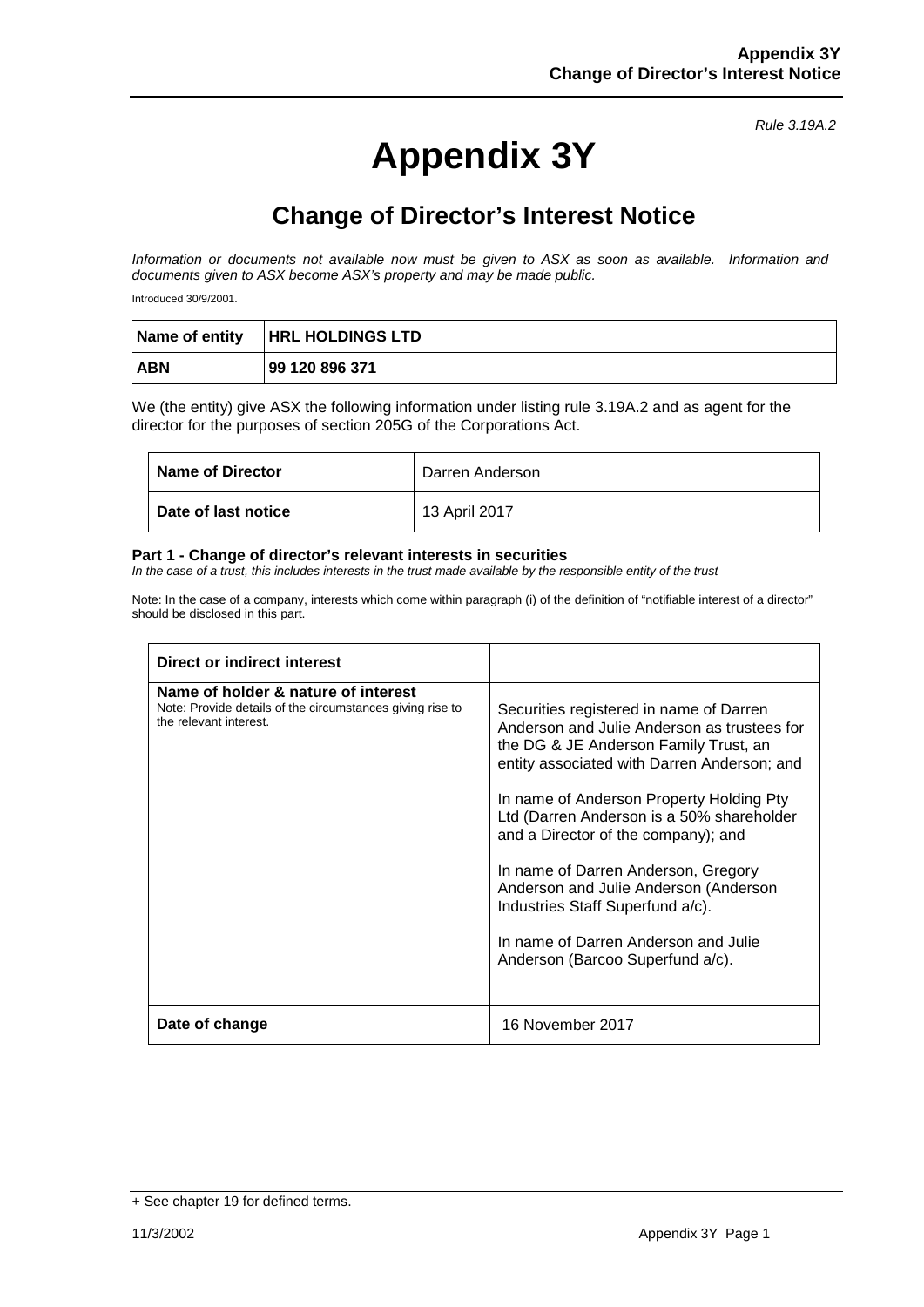| No. of securities held prior to change                                                                                                                                     |                                            |
|----------------------------------------------------------------------------------------------------------------------------------------------------------------------------|--------------------------------------------|
| Darren Anderson and Julie Anderson as<br>trustees for the DG & JE Anderson Family<br>Trust, an entity associated with Darren<br>Anderson                                   | 12,780,089 ordinary shares (HRL)           |
| Anderson Property Holding Pty Ltd                                                                                                                                          | 4,322,898 ordinary shares (HRL)            |
| Darren Anderson, Gregory Anderson, and<br>Julie Anderson (Anderson Industries Staff<br>Superfund a/c)                                                                      | 3,369,410 ordinary shares (HRL)            |
| Darren Anderson and Julie Anderson (Barcoo<br>Superfund a/c).                                                                                                              | 700,000 ordinary shares (HRL)              |
| <b>Class</b>                                                                                                                                                               | <b>Ordinary Shares</b>                     |
| <b>Number acquired</b>                                                                                                                                                     | 111,409                                    |
| <b>Number disposed</b>                                                                                                                                                     | N/A                                        |
| <b>Value/Consideration</b><br>Note: If consideration is non-cash, provide details and<br>estimated valuation                                                               | \$9,469.77                                 |
| No. of securities held after change                                                                                                                                        |                                            |
| Darren Anderson and Julie Anderson as<br>trustees for the DG & JE Anderson Family<br>Trust, an entity associated with Darren<br>Anderson                                   | 12,780,089 ordinary shares (HRL)           |
| Anderson Property Holding Pty Ltd                                                                                                                                          | 4,434,307 ordinary shares (HRL)            |
| Darren Anderson, Gregory Anderson, and<br>Julie Anderson (Anderson Industries Staff<br>Superfund a/c)                                                                      | 3,369,410 ordinary shares (HRL)            |
| Darren Anderson and Julie Anderson (Barcoo<br>Superfund a/c).                                                                                                              | 700,000 ordinary shares (HRL)              |
| Nature of change<br>Example: on-market trade, off-market trade, exercise of<br>options, issue of securities under dividend reinvestment<br>plan, participation in buy-back | Participation in Share Purchase Plan Offer |

<sup>+</sup> See chapter 19 for defined terms.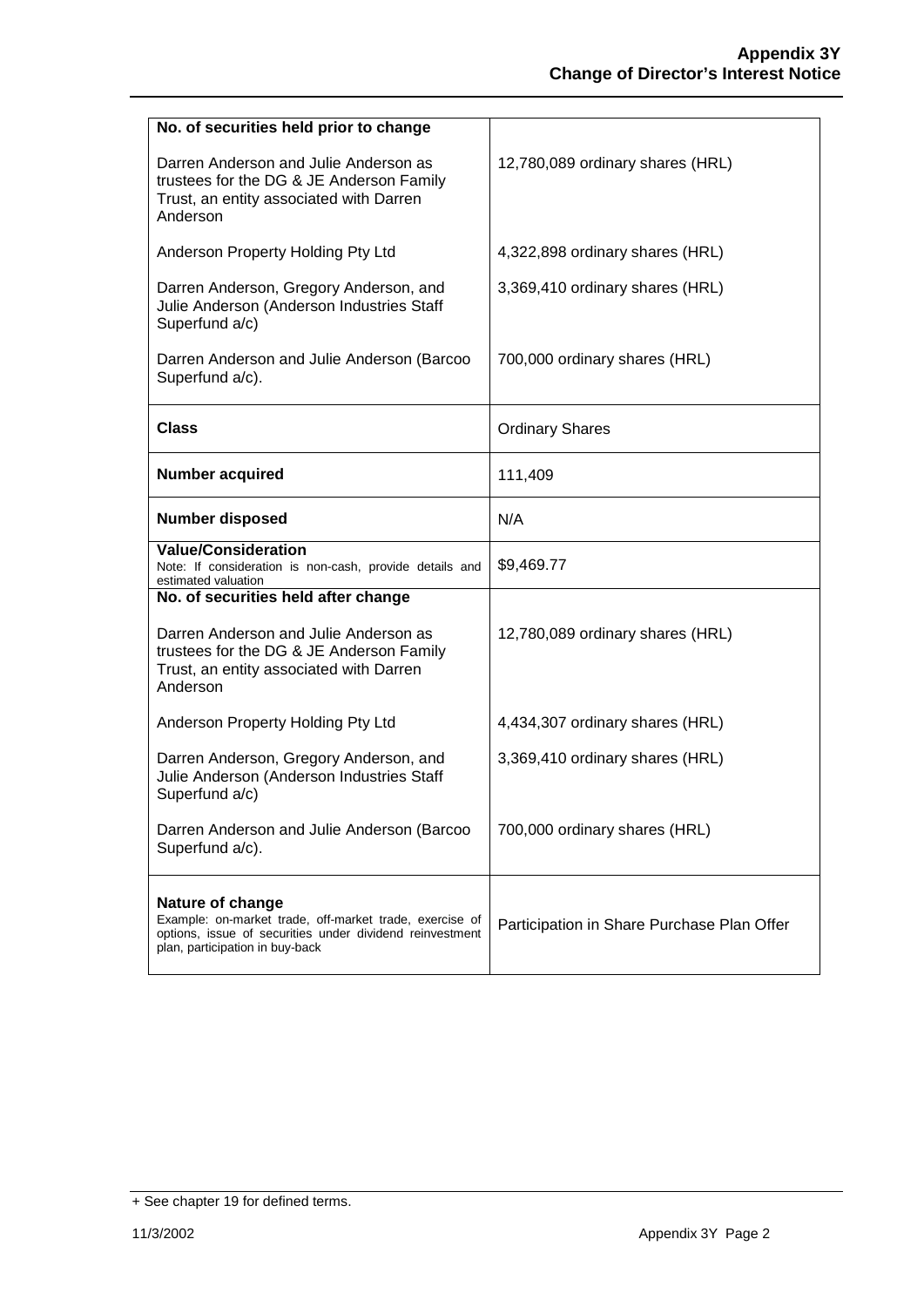Note: In the case of a company, interests which come within paragraph (ii) of the definition of "notifiable interest of a director" should be disclosed in this part.

| Detail of contract                                                                                                                                                        |  |
|---------------------------------------------------------------------------------------------------------------------------------------------------------------------------|--|
| Nature of interest                                                                                                                                                        |  |
| Name of registered holder<br>(if issued securities)                                                                                                                       |  |
| Date of change                                                                                                                                                            |  |
| No. & class of securities to which<br>interest related prior to change<br>Note: Details are only required for a contract<br>in relation to which the interest has changed |  |
| Interest acquired                                                                                                                                                         |  |
| <b>Interest disposed</b>                                                                                                                                                  |  |
| <b>Value/Consideration</b><br>Note: If consideration is non-cash, provide<br>details and an estimated valuation                                                           |  |
| Interest after change                                                                                                                                                     |  |

| Were the interests in the securities or contracts<br>detailed above traded during a +closed period where<br>prior written clearance was required? | N/A |
|---------------------------------------------------------------------------------------------------------------------------------------------------|-----|
| If so, was prior written clearance provided to allow the<br>trade to proceed during this period?                                                  |     |
| If prior written clearance was provided, on what date<br>was this provided?                                                                       |     |

<sup>+</sup> See chapter 19 for defined terms.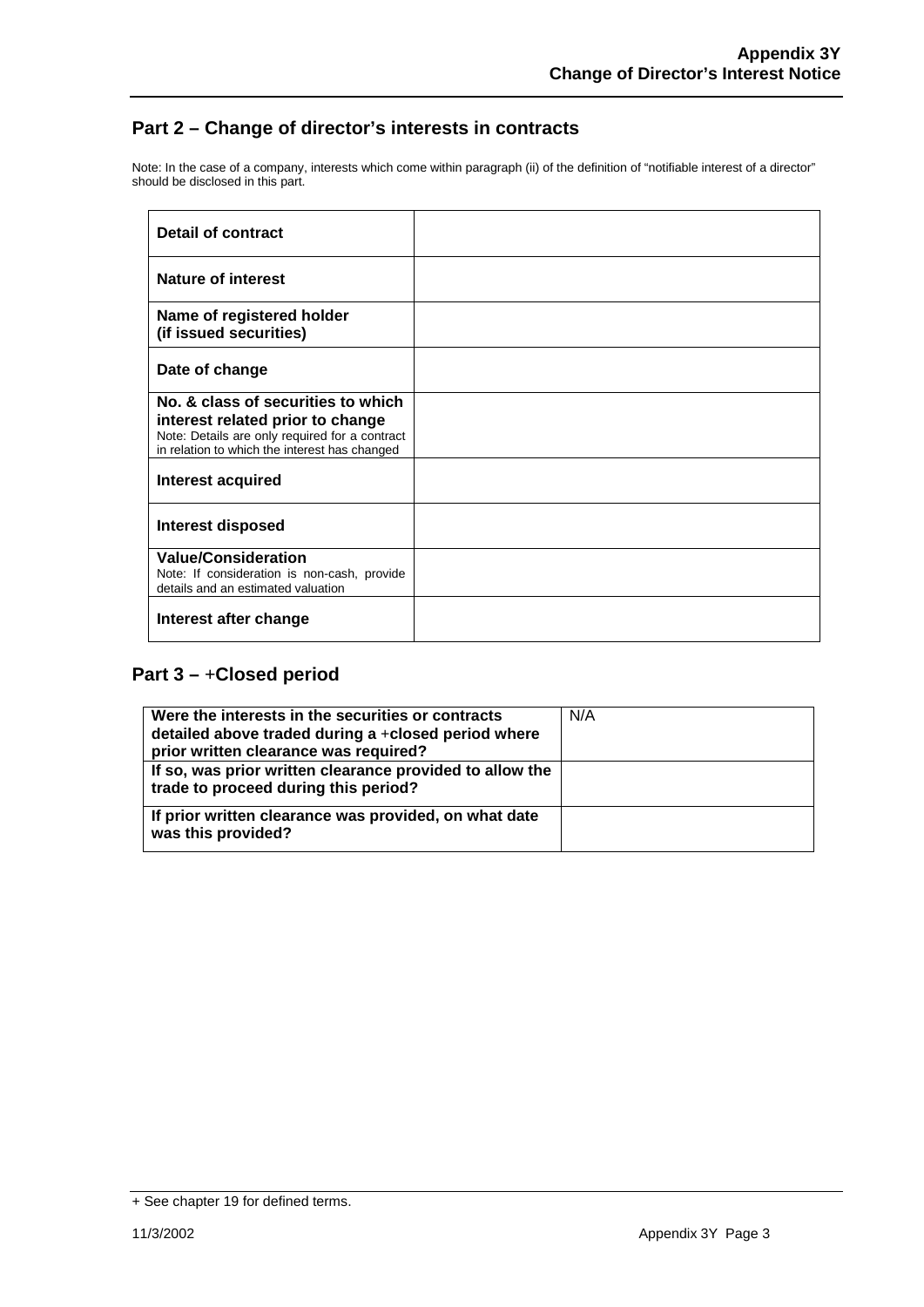# **Appendix 3Y**

## **Change of Director's Interest Notice**

*Information or documents not available now must be given to ASX as soon as available. Information and documents given to ASX become ASX's property and may be made public.*

Introduced 30/9/2001.

| Name of<br>entity | <b>HRL HOLDINGS LTD</b> |
|-------------------|-------------------------|
| <b>ABN</b>        | 99 120 896 371          |

We (the entity) give ASX the following information under listing rule 3.19A.2 and as agent for the director for the purposes of section 205G of the Corporations Act.

| <b>Name of Director</b> | Mark Elliott  |
|-------------------------|---------------|
| Date of last notice     | 22 March 2017 |

#### **Part 1 - Change of director's relevant interests in securities**

*In the case of a trust, this includes interests in the trust made available by the responsible entity of the trust*

| Direct or indirect interest                                                                      |                                                                                                                                             |
|--------------------------------------------------------------------------------------------------|---------------------------------------------------------------------------------------------------------------------------------------------|
| Name of holder & nature of interest<br>Note: Provide details of the circumstances giving rise to | Director and Shareholder of:                                                                                                                |
| the relevant interest.                                                                           | Elliott Nominees Pty Ltd < Elliott Exploration<br>A/C> Superfund                                                                            |
|                                                                                                  | Sodell Investments Pty Ltd <elliott disc="" trust<br="">No 4 A/C&gt; director and beneficiary of trust<br/>that it is trustee of.</elliott> |
| Date of change                                                                                   | 16 November 2017                                                                                                                            |
| No. of securities held prior to change                                                           |                                                                                                                                             |
| In name of Elliott Nominees Pty Ltd <elliott<br>Exploration A/C&gt; Superfund:</elliott<br>      | 2,921,710 ordinary shares (HRL)                                                                                                             |
| Sodell Investments Pty Ltd <elliott disc="" trust<br="">No 4 <math>A/C</math></elliott>          | 201,924 ordinary shares (HRL)                                                                                                               |
|                                                                                                  |                                                                                                                                             |
| <b>Class</b>                                                                                     | Ordinary shares                                                                                                                             |
| Number acquired                                                                                  | 111,409                                                                                                                                     |

<sup>+</sup> See chapter 19 for defined terms.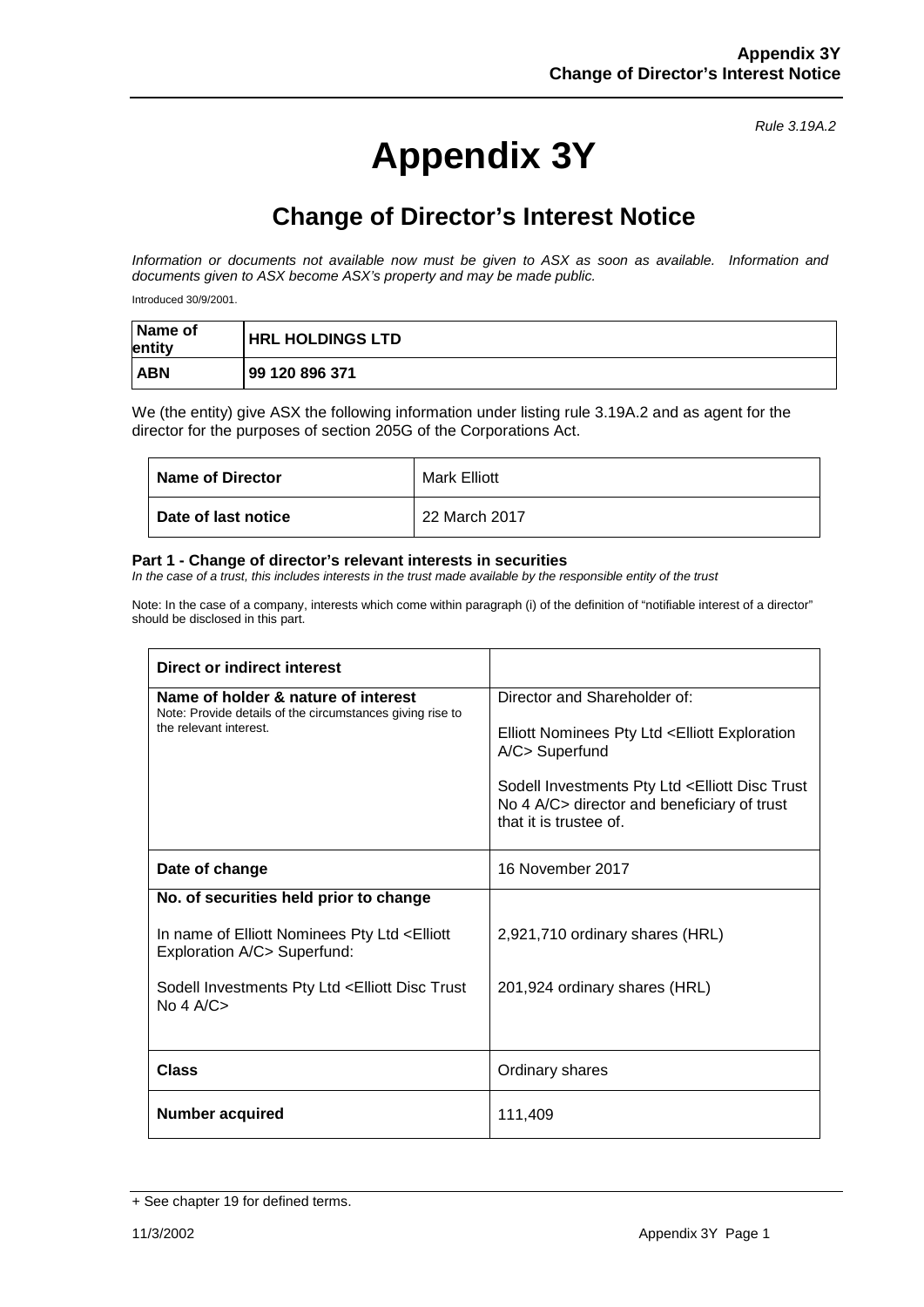| <b>Number disposed</b>                                                                                                                                                     |                                            |
|----------------------------------------------------------------------------------------------------------------------------------------------------------------------------|--------------------------------------------|
| <b>Value/Consideration</b><br>Note: If consideration is non-cash, provide details and<br>estimated valuation                                                               | \$9,469.77                                 |
| No. of securities held after change                                                                                                                                        |                                            |
| In name of Elliott Nominees Pty Ltd <elliott<br>Exploration A/C&gt; Superfund</elliott<br>                                                                                 | 3,033,119 ordinary shares (HRL)            |
| Sodell Investments Pty Ltd <elliott disc="" trust<br="">No 4 A/C<math>&gt;</math></elliott>                                                                                | 201,924 ordinary shares (HRL)              |
| Nature of change<br>Example: on-market trade, off-market trade, exercise of<br>options, issue of securities under dividend reinvestment<br>plan, participation in buy-back | Participation in Share Purchase Plan Offer |

| <b>Detail of contract</b>                                                                                                                                                 |  |
|---------------------------------------------------------------------------------------------------------------------------------------------------------------------------|--|
| <b>Nature of interest</b>                                                                                                                                                 |  |
| Name of registered holder<br>(if issued securities)                                                                                                                       |  |
| Date of change                                                                                                                                                            |  |
| No. & class of securities to which<br>interest related prior to change<br>Note: Details are only required for a contract<br>in relation to which the interest has changed |  |
| Interest acquired                                                                                                                                                         |  |
| <b>Interest disposed</b>                                                                                                                                                  |  |
| <b>Value/Consideration</b><br>Note: If consideration is non-cash, provide<br>details and an estimated valuation                                                           |  |
| Interest after change                                                                                                                                                     |  |

<sup>+</sup> See chapter 19 for defined terms.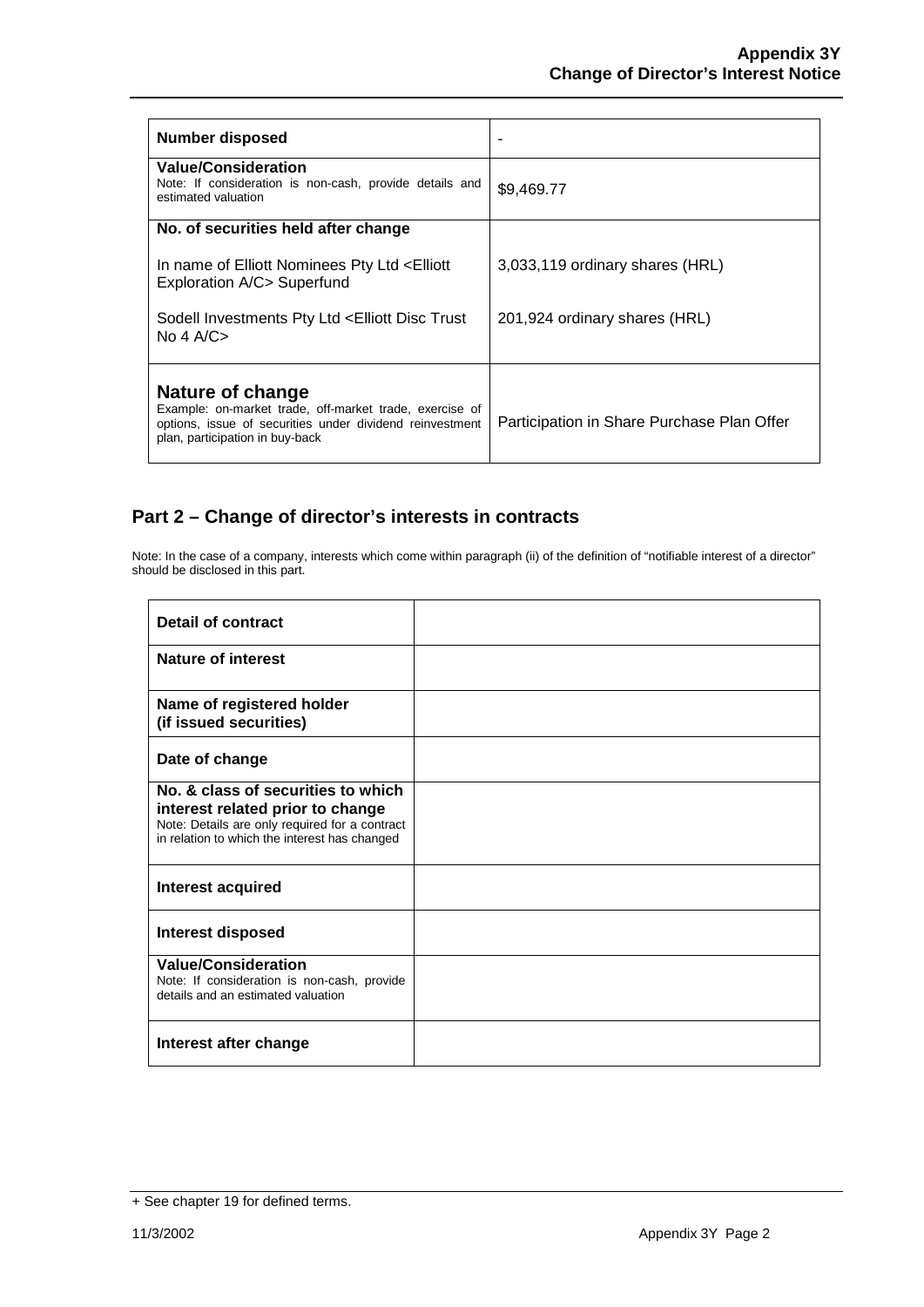| Were the interests in the securities or contracts<br>detailed above traded during a +closed period where<br>prior written clearance was required? | N/A |
|---------------------------------------------------------------------------------------------------------------------------------------------------|-----|
| If so, was prior written clearance provided to allow the<br>trade to proceed during this period?                                                  |     |
| If prior written clearance was provided, on what date<br>was this provided?                                                                       |     |

<sup>+</sup> See chapter 19 for defined terms.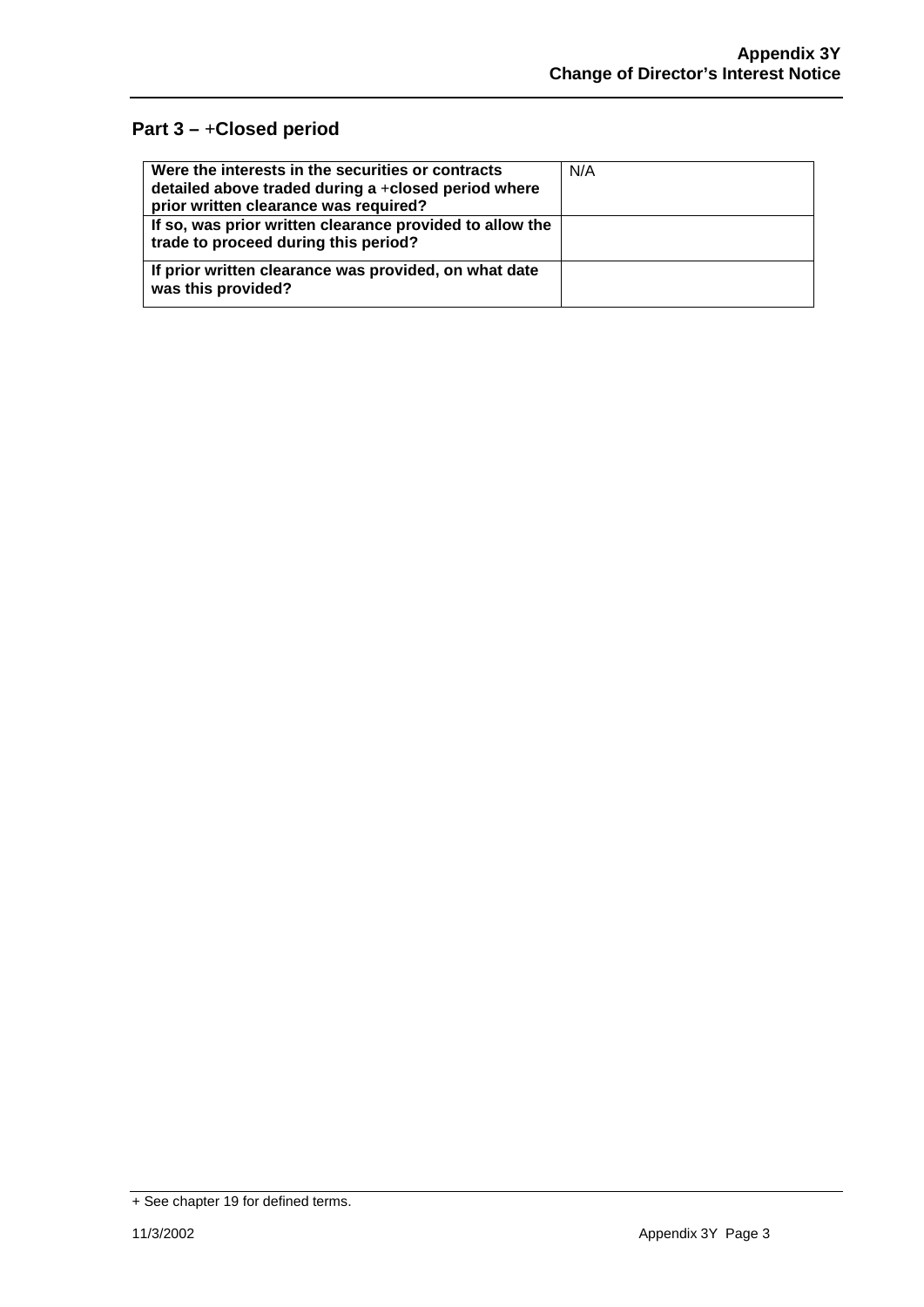# **Appendix 3Y**

## **Change of Director's Interest Notice**

*Information or documents not available now must be given to ASX as soon as available. Information and documents given to ASX become ASX's property and may be made public.*

Introduced 30/9/2001.

|            | Name of entity   HRL HOLDINGS LTD |
|------------|-----------------------------------|
| <b>ABN</b> | 99 120 896 371                    |

We (the entity) give ASX the following information under listing rule 3.19A.2 and as agent for the director for the purposes of section 205G of the Corporations Act.

| <b>Name of Director</b>    | Kevin Maloney |
|----------------------------|---------------|
| <b>Date of last notice</b> | 13 April 2017 |

#### **Part 1 - Change of director's relevant interests in securities**

*In the case of a trust, this includes interests in the trust made available by the responsible entity of the trust*

| Direct or indirect interest                                                                                                                                                                |                                                                                                                                                                                         |
|--------------------------------------------------------------------------------------------------------------------------------------------------------------------------------------------|-----------------------------------------------------------------------------------------------------------------------------------------------------------------------------------------|
| Name of holder & nature of interest<br>Note: Provide details of the circumstances giving rise to<br>the relevant interest.                                                                 | Securities registered in name of Tulla<br>Property Partners Pty Ltd ACN 126 992 103<br>as trustees for the Tulla Property Partners<br>Trust, an entity associated with Kevin<br>Maloney |
| Date of change                                                                                                                                                                             | 16 November 2017                                                                                                                                                                        |
| No. of securities held prior to change<br>Tulla Property Partners Pty Ltd ACN 126 992<br>103 as trustees for the Tulla Property Partners<br>Trust, an entity associated with Kevin Maloney | 61,209,491 ordinary shares (HRL)                                                                                                                                                        |
| Class                                                                                                                                                                                      | <b>Ordinary Shares</b>                                                                                                                                                                  |
| <b>Number acquired</b>                                                                                                                                                                     | 111,049                                                                                                                                                                                 |
| <b>Number disposed</b>                                                                                                                                                                     |                                                                                                                                                                                         |
| <b>Value/Consideration</b><br>Note: If consideration is non-cash, provide details and<br>estimated valuation                                                                               | \$9,469.77                                                                                                                                                                              |

<sup>+</sup> See chapter 19 for defined terms.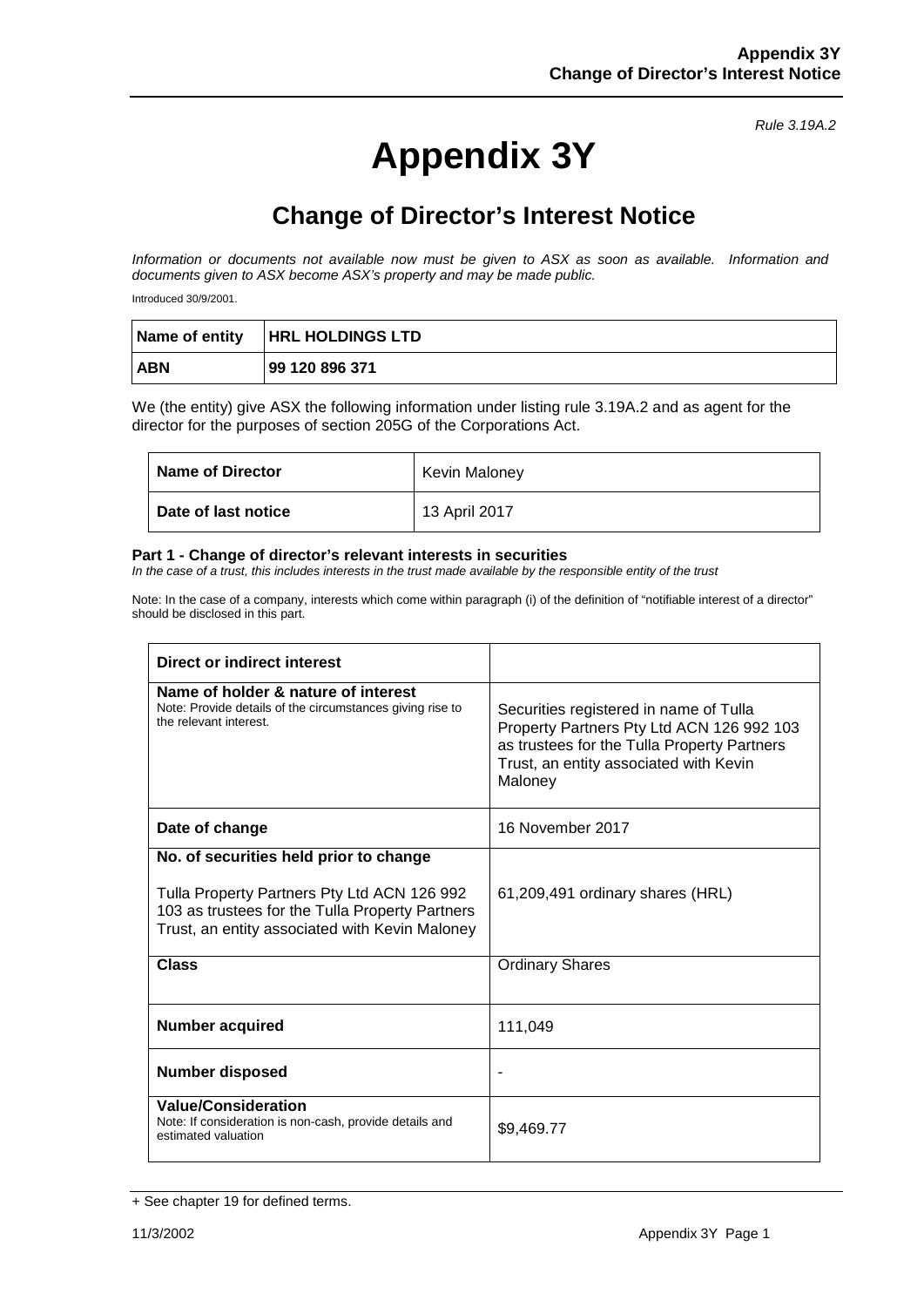| No. of securities held after change<br>Tulla Property Partners Pty Ltd ACN 126 992<br>103 as trustees for the Tulla Property Partners<br>Trust, an entity associated with Kevin Maloney | 61,320,900 ordinary shares (HRL)           |
|-----------------------------------------------------------------------------------------------------------------------------------------------------------------------------------------|--------------------------------------------|
| Nature of change<br>Example: on-market trade, off-market trade, exercise of<br>options, issue of securities under dividend reinvestment<br>plan, participation in buy-back              | Participation in Share Purchase Plan Offer |

Note: In the case of a company, interests which come within paragraph (ii) of the definition of "notifiable interest of a director" should be disclosed in this part.

| <b>Detail of contract</b>                                                                                                                                                 |  |
|---------------------------------------------------------------------------------------------------------------------------------------------------------------------------|--|
| Nature of interest                                                                                                                                                        |  |
| Name of registered holder<br>(if issued securities)                                                                                                                       |  |
| Date of change                                                                                                                                                            |  |
| No. & class of securities to which<br>interest related prior to change<br>Note: Details are only required for a contract<br>in relation to which the interest has changed |  |
| Interest acquired                                                                                                                                                         |  |
| <b>Interest disposed</b>                                                                                                                                                  |  |
| <b>Value/Consideration</b><br>Note: If consideration is non-cash, provide<br>details and an estimated valuation                                                           |  |
| Interest after change                                                                                                                                                     |  |

| Were the interests in the securities or contracts<br>detailed above traded during a +closed period where<br>prior written clearance was required? | N/A |
|---------------------------------------------------------------------------------------------------------------------------------------------------|-----|
| If so, was prior written clearance provided to allow the<br>trade to proceed during this period?                                                  |     |
| If prior written clearance was provided, on what date<br>was this provided?                                                                       |     |

<sup>+</sup> See chapter 19 for defined terms.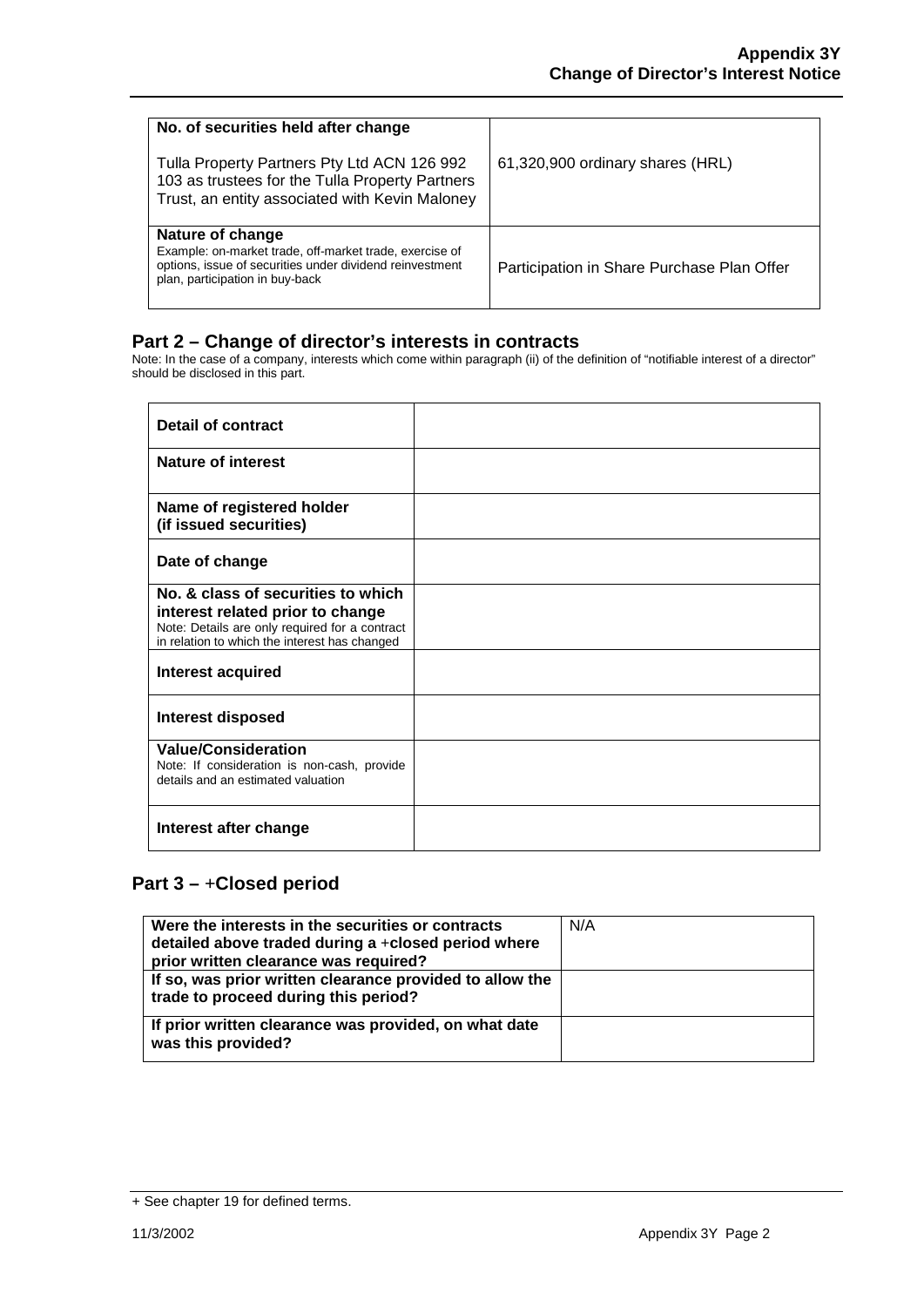# **Appendix 3Y**

## **Change of Director's Interest Notice**

*Information or documents not available now must be given to ASX as soon as available. Information and documents given to ASX become ASX's property and may be made public.*

Introduced 30/9/2001.

|            | Name of entity   HRL HOLDINGS LTD |
|------------|-----------------------------------|
| <b>ABN</b> | 99 120 896 371                    |

We (the entity) give ASX the following information under listing rule 3.19A.2 and as agent for the director for the purposes of section 205G of the Corporations Act.

| <b>Name of Director</b> | John Taylor   |
|-------------------------|---------------|
| Date of last notice     | 22 March 2017 |

#### **Part 1 - Change of director's relevant interests in securities**

*In the case of a trust, this includes interests in the trust made available by the responsible entity of the trust*

| Direct or indirect interest                                                                                                |                                                                                                       |
|----------------------------------------------------------------------------------------------------------------------------|-------------------------------------------------------------------------------------------------------|
| Name of holder & nature of interest<br>Note: Provide details of the circumstances<br>giving rise to the relevant interest. | Securities registered in name of Mr John<br>Taylor and Mrs Sharon Taylor < John Taylor<br>Superfund>. |
| Date of change                                                                                                             | 16 November 2017                                                                                      |
| No. of securities held prior to change                                                                                     | 1,673,077 ordinary shares (HRL)                                                                       |
| <b>Class</b>                                                                                                               | <b>Ordinary Shares</b>                                                                                |
| <b>Number acquired</b>                                                                                                     | 111,409                                                                                               |
| <b>Number disposed</b>                                                                                                     | N/A                                                                                                   |
| <b>Value/Consideration</b><br>Note: If consideration is non-cash, provide<br>details and estimated valuation               | \$9,469.77                                                                                            |

<sup>+</sup> See chapter 19 for defined terms.